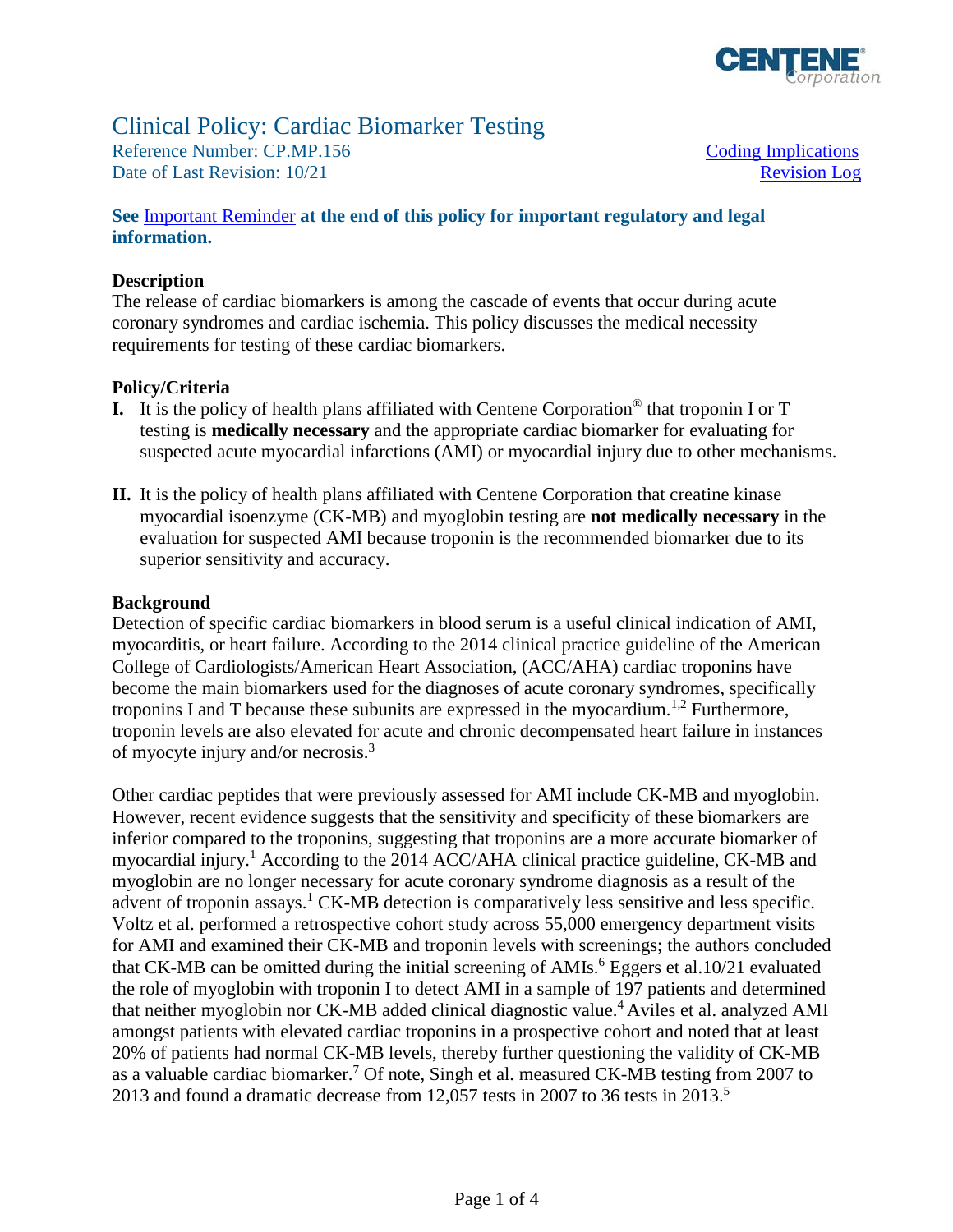

### **CLINICAL POLICY Cardiac Biomarker Testing for Acute Myocardial Infarction**

#### <span id="page-1-0"></span>**Coding Implications**

This clinical policy references Current Procedural Terminology (CPT®). CPT® is a registered trademark of the American Medical Association. All CPT codes and descriptions are copyrighted 2020, American Medical Association. All rights reserved. CPT codes and CPT descriptions are from the current manuals and those included herein are not intended to be all-inclusive and are included for informational purposes only. Codes referenced in this clinical policy are for informational purposes only. Inclusion or exclusion of any codes does not guarantee coverage. Providers should reference the most up-to-date sources of professional coding guidance prior to the submission of claims for reimbursement of covered services.

#### **Table 1: CPT codes not medically necessary when billed with CPT 84484 Troponin**

| <b>CPT</b>   | <b>Description</b>                            |
|--------------|-----------------------------------------------|
| <b>Codes</b> |                                               |
| 82553        | Creatine kinase (CK), (CPK); MB fraction only |
| 83874        | Myoglobin                                     |

<span id="page-1-1"></span>

| <b>Reviews, Revisions, and Approvals</b>                                  | <b>Revision</b><br><b>Date</b> | <b>Approval</b><br><b>Date</b> |
|---------------------------------------------------------------------------|--------------------------------|--------------------------------|
| Policy developed                                                          |                                | 12/17                          |
| Deleted Table 2, diagnosis code list. Clarified in criteria point II that |                                | 03/18                          |
| CK-MB and myoglobin are not medically necessary when billed with          |                                |                                |
| 84484 troponin. Specialist reviewed                                       |                                |                                |
| References reviewed and updated.                                          |                                | 02/19                          |
| References reviewed and updated. Coding reviewed.                         |                                | 01/20                          |
| Added "or myocardial injury due to other mechanisms" in addition to       | 12/20                          | 01/21                          |
| acute myocardial infarction for approval in criteria I. References        |                                |                                |
| reviewed and updated. Coding reviewed. Replaced "member" with             |                                |                                |
| "member/enrollee" in all instances.                                       |                                |                                |
| Annual review. Changed "review date" in the header to "date of last       |                                | 10/21                          |
| revision" and "date" in the revision log header to "revision date."       |                                |                                |
| References reviewed, and updated. Reviewed by specialist.                 |                                |                                |

#### **References**

- 1. Amsterdam EA, Wenger NK, Brindis RG, et al. 2014 AHA/ACC guideline for the management of patients with non-ST-elevation acute coronary syndromes: a report of the American College of Cardiology/American Heart Association Task Force on Practice Guidelines [published correction appears in Circulation. 2014 Dec 23;130(25):e433-4. Dosage error in article text]. *Circulation.* 2014;130( 25):e344-e426. doi:10.1161/CIR.0000000000000134
- 2. Neumann JT, Sörensen NA, Schwemer T, et al. Diagnosis of Myocardial Infarction Using a High-Sensitivity Troponin I 1-Hour Algorithm. *JAMA Cardiol* 2016;1(4): 397-404. doi:10.1001/jamacardio.2016.0695
- 3. Yancy CW, Jessup M, Bozkurt B, et al. 2017 ACC/AHA/HFSA focused update of the 2013 ACCF/AHA guideline for the Management of Heart Failure: a Report of the American College of Cardiology/American Heart Association Task Force on clinical practice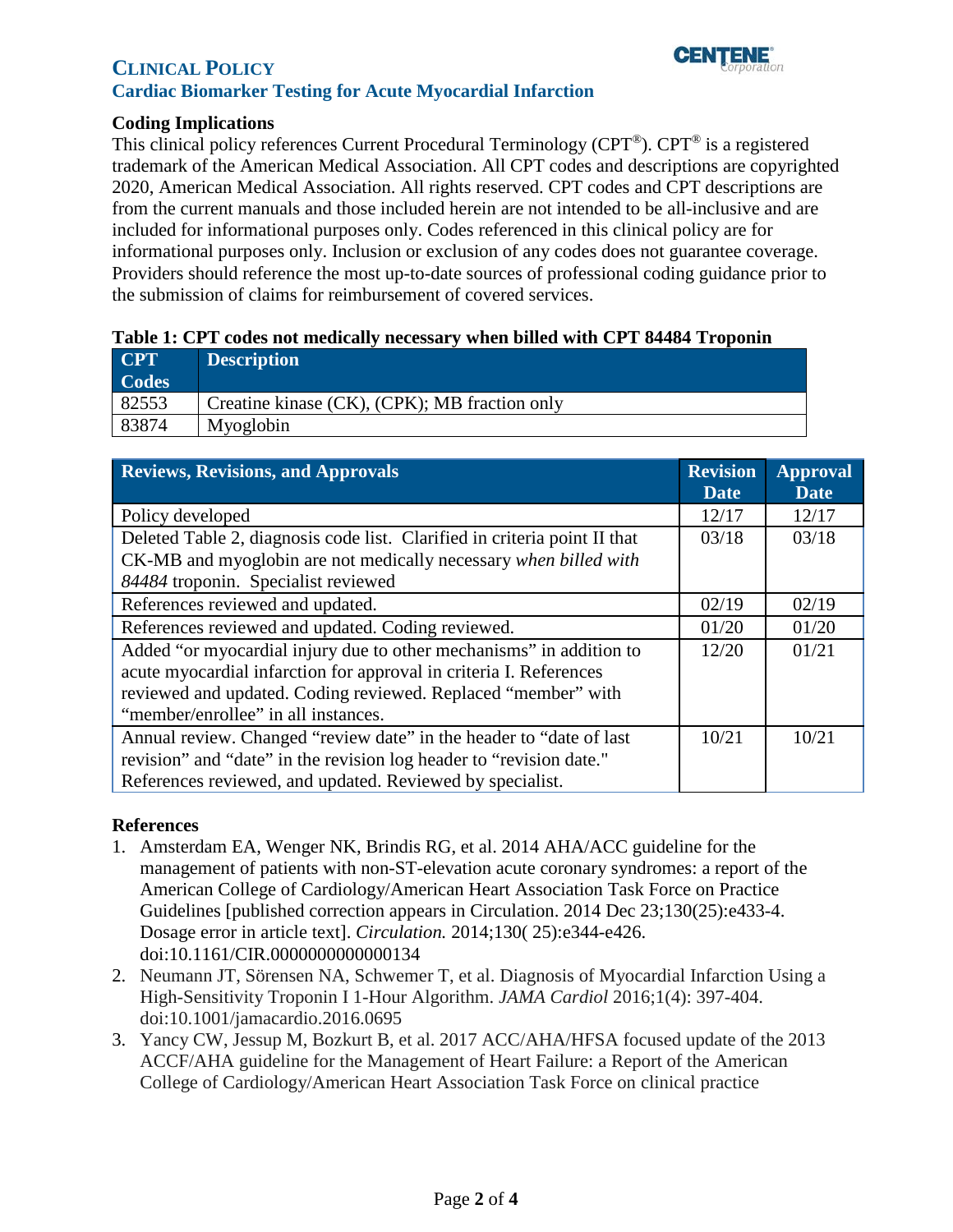# **CLINICAL POLICY** *l***<sub>corporation</sub>**



# **Cardiac Biomarker Testing for Acute Myocardial Infarction**

Guidelines and the Heart Failure Society of America. *Circulation*. 2017;136(6):e137-e161. doi:10.1161/CIR.0000000000000509

- 4. Eggers KM, Oldgren J, Nordenskjöld A, Lindahl B. Diagnostic value of serial measurement of cardiac markers in patients with chest pain: limited value of adding myoglobin to troponin I for exclusion of myocardial infarction. *Am Heart J* 2004;148(4):574-581.
- 5. Singh G, Baweja PS. Creatine kinase–MB: the journey to obsolescence. *Am J Clin Pathol*  2014*;*141(3): 415-419. doi:10.1309/AJCPBIK3G4BWEJKO
- 6. Volz KA, McGillicuddy DC, Horowitz GL, Sanchez LD. Creatine kinase-MB does not add additional benefit to a negative troponin in the evaluation of chest pain. *Am J Emerg Med*  201230(1):188-190. doi:10.1016/j.ajem.2010.10.016
- 7. Aviles RJ, Wright RS, Aviles JM, et al. Long-term prognosis of patients with clinical unstable angina pectoris without elevation of creatine kinase but with elevation of cardiac troponin i levels. *Am J Cardiol* 2002;90(8):875-878. doi:10.1016/s0002-9149(02)02712-1
- 8. Reeder GS, Kennedy HL. Diagnosis of acute myocardial infarction. UpToDate. [www.uptodate.com.](http://www.uptodate.com/) Published February 25, 2021. Accessed September 15, 2021.
- 9. deFilippi C, Henrich WL. Serum cardiac biomarkers in patients with renal failure. UpToDate. [www.uptodate.com.](http://www.uptodate.com/) Published June 29, 2018. Accessed September 15, 2021.
- 10. Jaffe AS, Morrow DA. Troponin testing: Clinical use. UpToDate. [www.uptodate.com.](http://www.uptodate.com/) Published January 14, 2021. Accessed September 15, 2021.
- 11. Jaffe AS, Morrow DA. Biomarkers of myocardial injury other than troponin. UpToDate. [www.uptodate.com.](http://www.uptodate.com/) Published February 15, 2021. Accessed September 15, 2021.
- 12. Local coverage determination: Troponin (L33974). Centers for Medicare and Medicaid Services Web site. [http://www.cms.hhs.gov/mcd/search.asp.](http://www.cms.hhs.gov/mcd/search.asp) Published October 1, 2015 (revised October 1, 2019.) Accessed September 15, 2021.

## <span id="page-2-0"></span>**Important Reminder**

 This clinical policy has been developed by appropriately experienced and licensed health care professionals based on a review and consideration of currently available generally accepted standards of medical practice; peer-reviewed medical literature; government agency/program approval status; evidence-based guidelines and positions of leading national health professional organizations; views of physicians practicing in relevant clinical areas affected by this clinical policy; and other available clinical information. The Health Plan makes no representations and accepts no liability with respect to the content of any external information used or relied upon in developing this clinical policy. This clinical policy is consistent with standards of medical practice current at the time that this clinical policy was approved. "Health Plan" means a health plan that has adopted this clinical policy and that is operated or administered, in whole or in part, by Centene Management Company, LLC, or any of such health plan's affiliates, as applicable.

 The purpose of this clinical policy is to provide a guide to medical necessity, which is a component of the guidelines used to assist in making coverage decisions and administering benefits. It does not constitute a contract or guarantee regarding payment or results. Coverage decisions and the administration of benefits are subject to all terms, conditions, exclusions and limitations of the coverage documents (e.g., evidence of coverage, certificate of coverage, policy, contract of insurance, etc.), as well as to state and federal requirements and applicable Health Plan-level administrative policies and procedures.